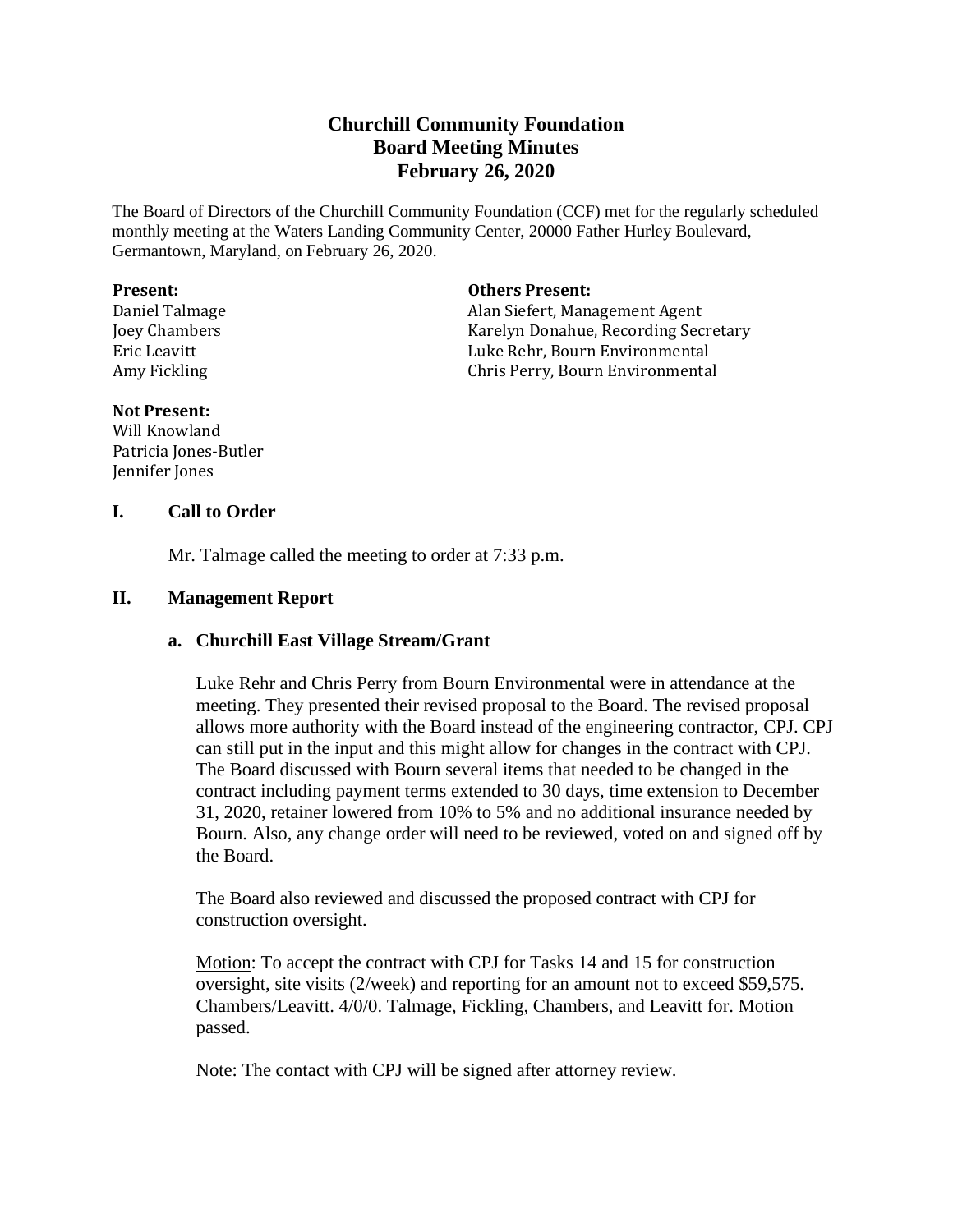Motion: To increase the amount of the motion passed at the December 4, 2019 meeting for the Churchill East Village Stream restoration project by \$18,000 to \$1,420,000 and award the contract to Bourn Environmental.

Leavitt/Chambers. 4/0/0. Talmage, Fickling, Chambers, and Leavitt for. Motion passed.

Note: The contact with Bourn Environmental will be signed after attorney review.

Motion: To approve the price of 2.5% of the contract price with Bourn Environmental to The Management Group Associates for the project management of the Churchill East Village Stream restoration.

Leavitt/Chambers. 4/0/0. Talmage, Fickling, Chambers, and Leavitt for. Motion passed.

### **b. Meeting Minutes**

The Board reviewed the January 29, 2020 meeting minutes and made revisions.

Motion: To accept the January 29, 2020 meeting minutes as amended. Fickling/Chambers. 4/0/0. Talmage, Fickling, Chambers, and Leavitt for. Motion passed.

### **c. Churchill Village South Meadow Bridge**

The Board discussed the options for the replacement of the CVS meadow bridge. There is some pricing that still needs to be received. Also, Mr. Siefert will check on the necessity of handrails or guardrails for the boardwalk portion.

Motion: To purchase a bridge not to exceed a cost of \$25,000. The price will be negotiated by Mr. Siefert.

Leavitt/Chambers. 4/0/0. Talmage, Fickling, Chambers, and Leavitt for. Motion passed.

#### **d. Operating Checklist/Pending Projects**

The Board reviewed the operating checklist and pending projects with Mr. Siefert. Several items need to be updated with closure dates. Mr. Siefert will make the updates.

### **III. Old Business**

#### **a. Sinkhole Debris**

Mr. Siefert gave an update on reimbursement for the sinkhole debris indicating that he calculated each cubic yard of debris would cost \$95 to remove, based on the 2017 dredge costs. The County estimated 350 cubic yards of debris entered the stream, but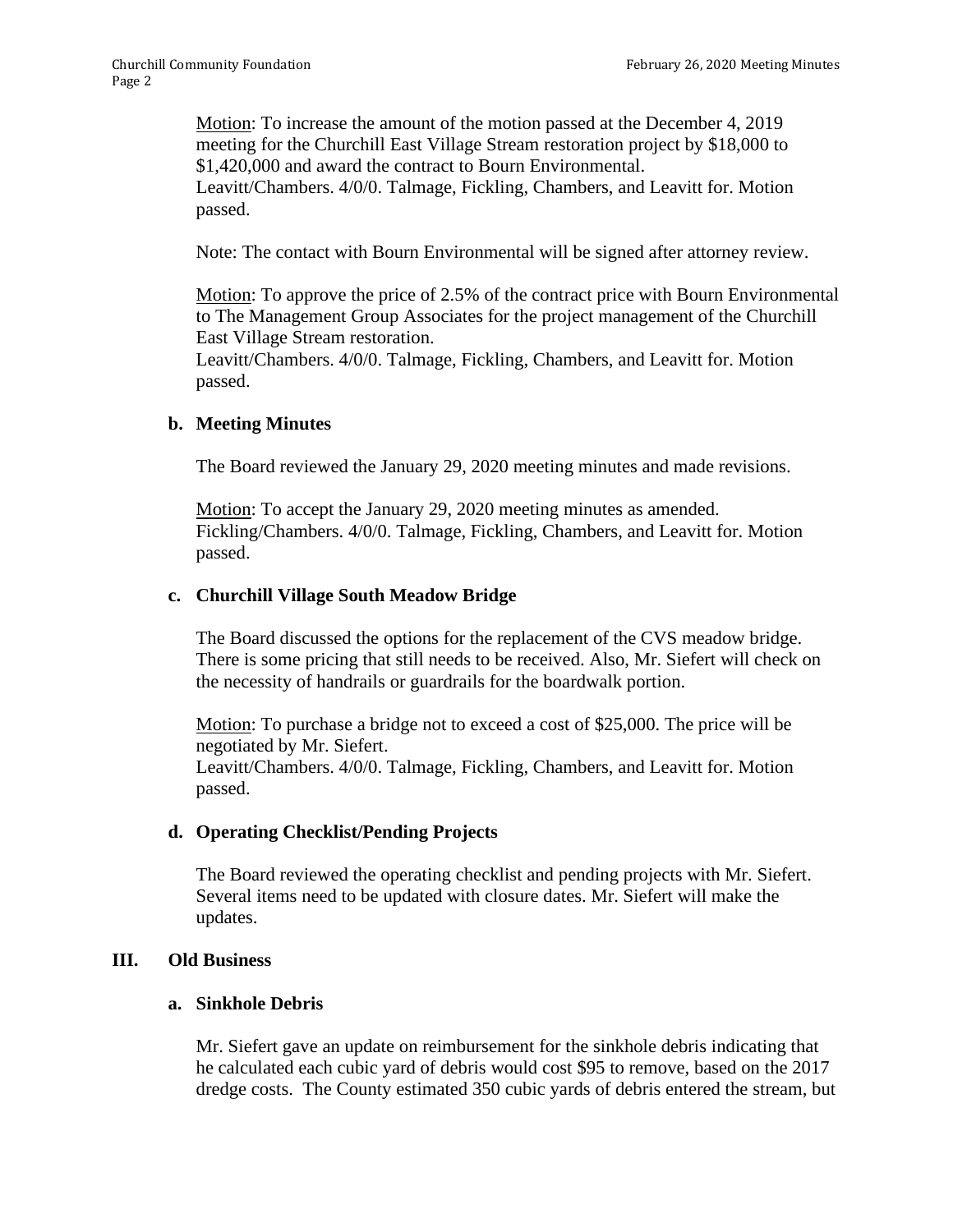the Board estimates 500 cubic yards. TMGA will send notice to Montgomery County that the Foundation will accept between \$32,000 and \$45,000 as remuneration.

# **IV. New Business**

## **V. Next Meeting**

The next meeting of the Board of Directors for the Churchill Community Foundation will be Wednesday, March 25, 2020 at 7:30 p.m. at the Waters Landing Community Center.

### **VI. Adjournment**

Motion: To adjourn the February 26, 2020 Board meeting at 9:33 pm. Leavitt/Chambers. 4/0/0. Talmage, Fickling, Chambers and Leavitt for. Motion passed.